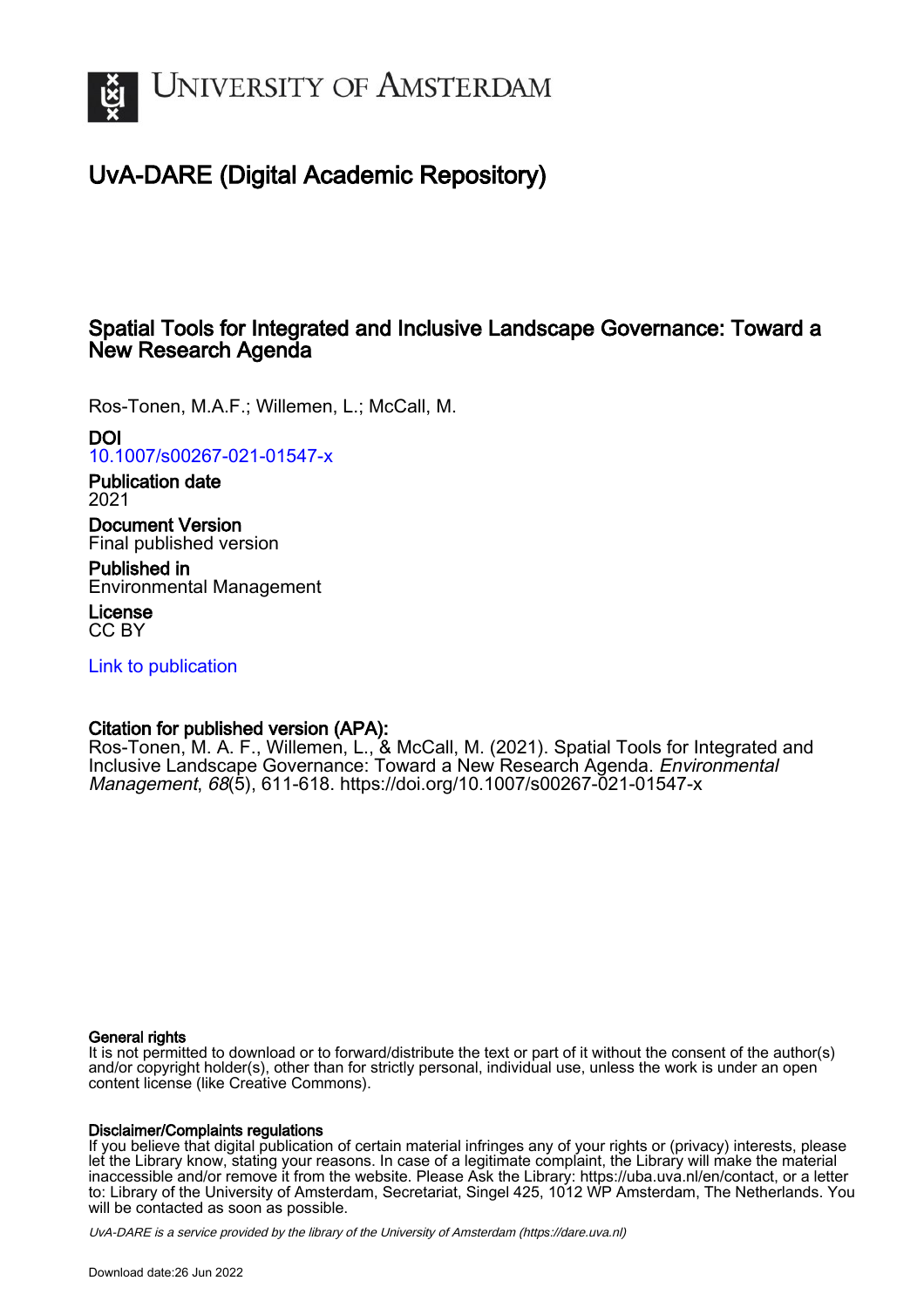

# Spatial Tools for Integrated and Inclusive Landscape Governance: Toward a New Research Agenda

Mirjam A. F. Ros-Tonen n<sup>[1](http://orcid.org/0000-0002-6606-7430)</sup> · Louise Willemen<sup>2</sup> · Michael K. McCall<sup>3</sup>

Received: 11 September 2021 / Accepted: 28 September 2021 / Published online: 15 October 2021 © The Author(s) 2021

#### Abstract

Participatory spatial tools—community mapping, PGIS, and others—find increasing resonance among research and nongovernmental organizations to make stakeholder claims and community perspectives explicit for more inclusive landscape governance. In this paper, we situate the use of participatory spatial tools in debates on integrated landscape approaches and inclusive development. We show that using such spatial tools is not new but argue that their application for inclusive landscape governance requires a new research agenda that focuses on expanding the scope of application of the tools, improving the inclusivity of the processes, and developing new technologies.

Keywords Participatory spatial tools · Integrated landscape approaches · Inclusive landscape governance.

# Introduction

The growing demand for food and non-food crops and rural land for other uses is increasing the dynamics and complexity of landscapes, affecting rural and peri-urban land use, ecosystem services, and livelihoods in multiple interacting ways (Shackleton et al. [2019;](#page-7-0) Macchi et al. [2020](#page-7-0)). For example, expanding cocoa and oil palm cultivation in countries like Ghana or Indonesia alters forest cover and biodiversity and the associated availability of non-timber forest products that supplement people's dietary diversity and livelihoods (Asubonteng et al. [2018](#page-5-0); Santika et al. [2019\)](#page-7-0). There is a continuing call in scientific and policy arenas to address the negative effects of landscape changes in a holistic and integrated manner (Sayer et al. [2013](#page-7-0); Djenontin et al. [2021\)](#page-6-0). Such integrated approaches are

- Faculty of Geo-Information Science and Earth Observation (ITC), University of Twente, Hengelosestraat 99, 7514 AE Enschede, The Netherlands
- <sup>3</sup> Centro de Investigaciones en Geografia Ambiental (CIGA), Universidad Nacional Autónoma de Mexico, Antigua Carretera a Pátzcuaro 8701, 58190 Morelia, Mich, Mexico

considered vital to achieving the Sustainable Development Goals (Reed et al. [2015](#page-7-0); Thaxton et al. [2015](#page-8-0); DeClerck et al. [2016](#page-6-0)).

Integrated landscape approaches look at the whole (rural) landscape to find solutions that meet manifold demands by taking into account the dynamics, synergies, and trade-offs among the multiple objectives of numerous stakeholders in specific land units (Sayer et al. [2013;](#page-7-0) Ros-Tonen et al. [2018;](#page-7-0) Reed et al.  $2020a$ <sup>1</sup>. While many terms exist for landscape approaches (Scherr et al. [2012;](#page-7-0) Reed et al. [2014\)](#page-7-0), the common denominators are place-based and cross-sector stakeholder negotiation and engagement, multi-objective decision-making, and governance oriented toward achieving multifunctional landscapes. Such landscapes simultaneously provide food security, biodiversity and ecosystem services, sustainable livelihoods, and climate resilience (Sayer et al. [2013](#page-7-0)). A deep understanding of the landscape and recognizing the need for inclusivity, and hence strong stakeholder collaboration at different spatial levels, form the basis of this approach (Sayer et al. [2013;](#page-7-0) van Oosten et al. [2014](#page-8-0); Reed et al. [2020b](#page-7-0)).

The call for integrated approaches is not new, as exemplified by the literature on integrated rural development (e.g., Ruttan [1984\)](#page-7-0), integrated water(shed) management

 $\boxtimes$  Mirjam A. F. Ros-Tonen [m.a.f.ros-tonen@uva.nl](mailto:m.a.f.ros-tonen@uva.nl)

<sup>1</sup> Department of Geography, Planning and International Development Studies, University of Amsterdam, Nieuwe Achtergracht 166, 1018 VW Amsterdam, The Netherlands

<sup>&</sup>lt;sup>1</sup> The actual implementation of integrated landscape approaches is still in its infancy, but several initiatives have been documented (Milder et al. [2014](#page-7-0); Hart et al. [2015](#page-6-0); García-Martín et al. [2016](#page-6-0); Zanzanaini et al. [2017\)](#page-8-0) and efforts toward their further operationalization are underway (Freeman et al. [2015;](#page-6-0) Reed et al. [2020b\)](#page-7-0).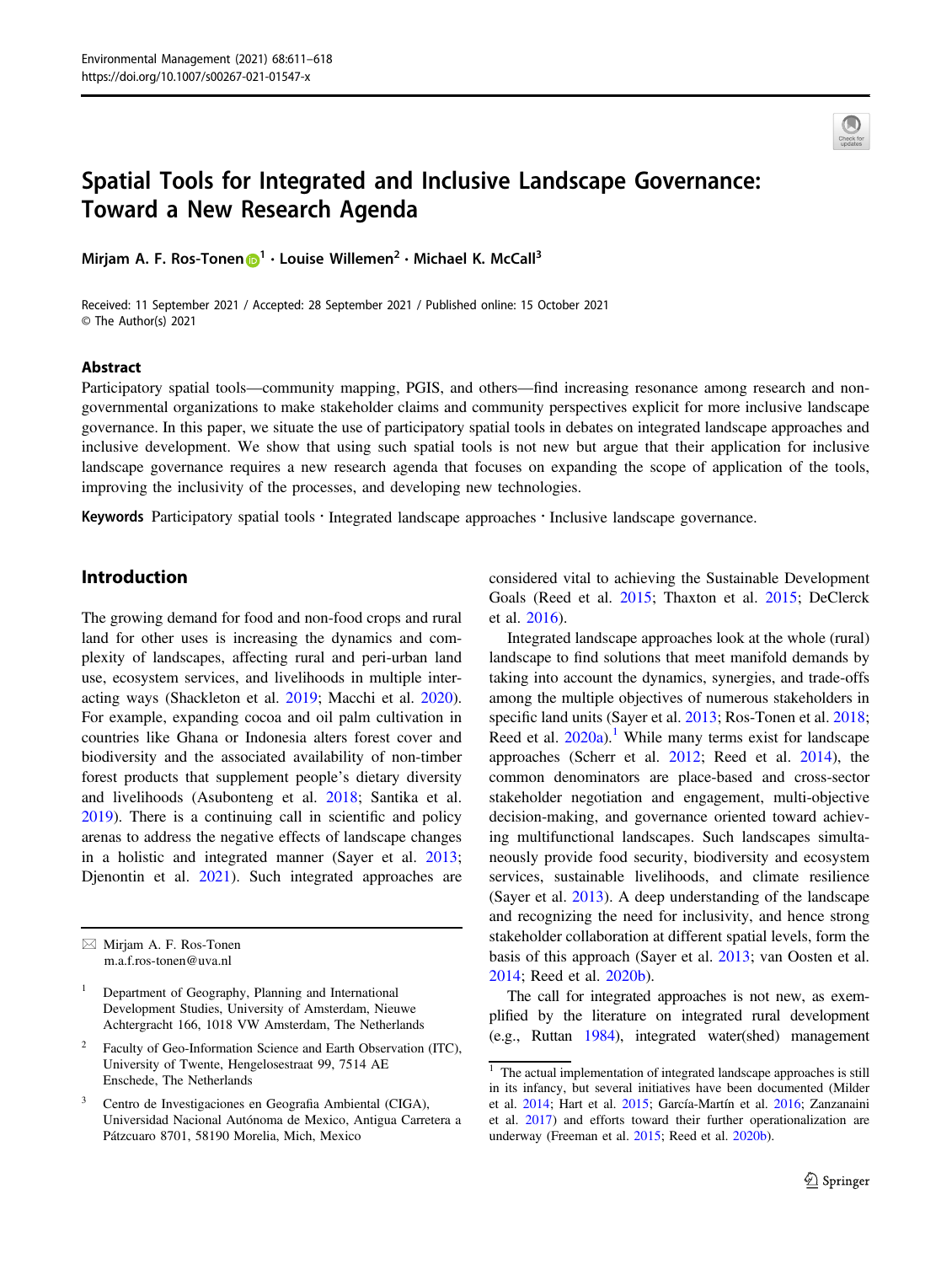(e.g., Pahl-Wostl et al. [2008](#page-7-0); Heathcote [2009](#page-6-0)), integrated natural resource management (e.g., Campbell and Sayer [2003](#page-6-0)), and integrated conservation and development projects (Brandon and Wells [1992;](#page-6-0) Alpert [1996](#page-5-0)). However, the new wave of integrated landscape approaches focuses more than previous approaches on making the trade-offs between land uses explicit and subject to negotiation among stakeholders. Acknowledging conservation-development trade-offs, the 'new' integrated landscape approaches aim to achieve 'win more and lose less' outcomes rather than elusive 'win-wins' (Reed et al. [2016](#page-7-0); Ros-Tonen et al. [2018\)](#page-7-0).

Negotiating trade-offs in an inclusive manner requires tools to unearth the views of the stakeholders. Therefore, participatory mapping and other spatial tools are increasingly applied to support place-based planning, including in urban contexts (e.g., Miranda Azeiteiro et al. [2017](#page-7-0); Nadin et al. [2021;](#page-7-0) Pfeffer et al. [2013](#page-7-0)) and in water management (e.g., Van Cauwenbergh et al. [2018](#page-8-0)). They find resonance among international organizations and conservation NGOs for making landscape services and benefits and their associated claims and cultural values spatially explicit (e.g., Palomo et al. [2018](#page-7-0); Fagerholm et al. [2019;](#page-6-0) Movik et al. [2021\)](#page-7-0). An increasing body of literature (see also the papers in this special issue on Spatial tools for integrated and inclusive landscape governance<sup>2</sup>) proposes the use of participatory spatial tools such as participatory mapping, participatory geographical information systems (PGIS), and place-based scenariobuilding to uncover and visualize different stakeholder perspectives of landscape dynamics and associated consequences as a basis to negotiate solutions. Much of this literature can be positioned in the debate on integrated landscape approaches. However, a more critical scholarship warns that maps may be selective in their representations and obscure the complexities of land rights and power struggles over land use and resources (e.g., Sletto et al. [2020;](#page-7-0) Best et al. [2021;](#page-6-0) Movik et al. [2021;](#page-7-0) Windey and Van Hecken [2021](#page-8-0)). This paper, therefore, highlights some critical notes regarding the application of participatory spatial tools.

In the remainder of this paper, we first elaborate on the concept of integrated and inclusive landscape governance. Next, we highlight the drivers behind the growing use of participatory spatial tools in landscape governance and present some critical challenges to their use. We end with suggestions for further research to improve the scope, inclusivity, and technologies of participatory spatial tools for landscape governance.

## Integrated and Inclusive Landscape Governance

Whereas Noss [\(1983](#page-7-0)) coined the term 'landscape approach' to holistically address the preservation of regional diversity (Reed et al.  $2020a$ ), Görg [\(2007](#page-6-0)) was the first to frame this as landscape governance, soon followed by Beunen and Opdam ([2011\)](#page-6-0). Görg focused on multilevel decisionmaking as the outcome of interactions between 'socially constructed spaces' and the 'biophysical conditions of place'. Without providing a clear-cut definition of landscape governance, he emphasized that it should take account of (i) social and cultural shaping of landscapes, (ii) a problem orientation that requires interdisciplinary cooperation, (iii) the plurality of landscape comprehensions and interests, (iv) a variety of human interferences with nature, resulting in a range from 'quasi-natural' protected areas to urbanized landscapes, and (v) a hybrid focus that goes beyond only the preservation of natural or cultural landscapes. In other words, 'Cultural, aesthetic, economic and social dimensions are as much involved [in landscape governance] as ecological functioning or abiotic conditions' (Görg [2007:](#page-6-0) 260–61). The various dimensions imply the need for a collaborative approach to accommodate the—often diverging—interests and values of multiple actors (Westerink et al. [2017](#page-8-0)). Drawing from Kooiman et al. ([2005\)](#page-6-0) and van Oosten et al. ([2014](#page-8-0)), we define landscape governance as multisector, multi-actor, and multilevel interactions to solve societal problems and create societal opportunities at the landscape level (Ros-Tonen et al. [2014\)](#page-7-0). More specifically, landscape governance is concerned with 'the institutional arrangements, decision-making processes, policy instruments and underlying values in the system by which multiple actors pursue their interests in sustainable food production, biodiversity and ecosystem service conservation and livelihood security in multifunctional landscapes' (Kozar et al. [2014](#page-6-0): 2).

This conceptualization of landscape governance reflects three normative foundations. The first is the consensusand solution-oriented interpretation of landscape governance: the ultimate objective is to negotiate attainable tradeoffs between competing land uses (Sayer et al. [2013](#page-7-0); Reed et al. [2016\)](#page-7-0). Participatory spatial tools in this context enhance stakeholder engagement and collaboration and help clarify diverging claims and visions while giving voice to the less powerful.

The second underlying norm is to achieve sustainable, multifunctional landscapes that foster the conservation of biodiversity and ecosystem services, food and livelihood security, and climate resilience. While Görg ([2007\)](#page-6-0) argues that conserving natural or cultural areas is not an inherent normative foundation of the landscape governance concept and only one of the various possible outcomes, we observe

 $\frac{2}{3}$  Some of these articles are referred to in this paper (Aggrey et al. [2021;](#page-5-0) Asubonteng et al. [2021;](#page-6-0) Best et al. [2021](#page-6-0); Djenontin et al. [2021;](#page-6-0) Do et al. [2021;](#page-6-0) Shantiko et al. [2021](#page-7-0); Somuah et al. [2021\)](#page-7-0).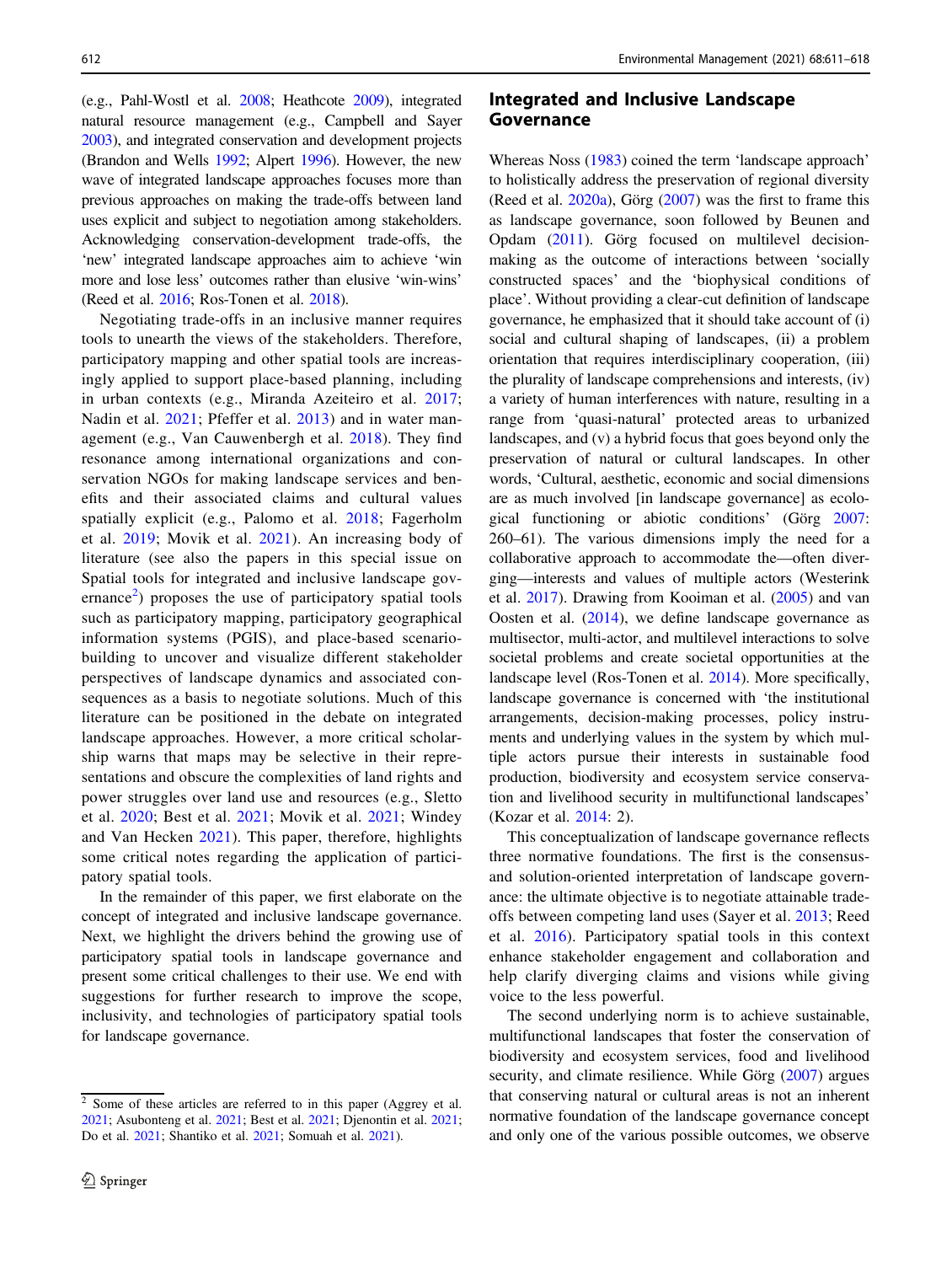that most authors associate the outcome of landscape governance with multifunctional landscapes that accommodate multiple interests. This is true of much of the literature on integrated landscape approaches (Minang et al. [2014](#page-7-0); Freeman et al. [2015;](#page-6-0) Hart et al. [2015](#page-6-0); García-Martín et al. [2016;](#page-6-0) Reed et al. [2020a\)](#page-7-0) as well as other contributions to this special issue (e.g., Asubonteng et al. [2021](#page-6-0); Djenontin et al.. [2021;](#page-6-0) Best et al. [2021;](#page-6-0) Shantiko et al. [2021\)](#page-7-0).

The third foundation is the notion of inclusive landscape governance (Kusters et al. [2020](#page-6-0)). Inclusivity goes beyond the notion of stakeholder involvement as 'invited participation' (Cornwall [2002\)](#page-6-0) or 'tokenism' (Somuah [2018](#page-7-0)). Inclusive development theory (Gupta et al. [2015a](#page-6-0), [b](#page-6-0); Hickey et al. [2015](#page-6-0)) foregrounds marginalized peoples and reducing inequalities. This implies, among other things, (i) building on local and indigenous knowledge while making scientific knowledge available in the process, (ii) equal opportunity for participation, (iii) context specificity, i.e., alignment with local people's realities and aspirations, (iv) targeted capacity building, (v) recognition of customary and traditional rights, and (vi) stimulating autonomy of the poorest (Gupta et al. [2015b](#page-6-0); Ros-Tonen et al. [2019](#page-7-0)).

Due to the focus on multi-actor deliberations on trade-offs between competing land uses, landscape approaches can be considered forms of negotiated landscape governance. This entails that marginalized people have a voice in negotiating and shaping spaces. In practical governance terms, inclusivity requires the socio-spatial responsibility and entitlement to manage the holistic areas known as 'landscapes'. Taking this further, some argue that while the concept of the holistic landscape is essential for understanding the dynamic interactions, the actual governance and management should focus more on spaces or 'territories' over which local communities or indigenous peoples have some form of designated ownership (Clay [2016](#page-6-0); McCall [2016](#page-7-0); Schroeder and González [2019;](#page-7-0) Windey and Van Hecken [2021](#page-8-0)). Hence, beyond advocating multi-actor and multisector collaboration, they emphasize the need for control and self-determination, particularly in indigenous lands. Participatory spatial tools are being deployed to achieve marginalized people's inclusion in landscape governance.

### Participatory Spatial Tools

The use of spatial tools to engage people in rural development goes back to the 'participation turn' in the late 1970s and 1980s (Chambers [2006;](#page-6-0) Ellis and Biggs [2001](#page-6-0)) and has developed conceptually and technically since. This can be traced back to the following roots (c.f. McCall [2021\)](#page-7-0):

1. Demand for people's participation. This is a universal, progressive driver toward greater decentralization, accountability, popular democracy, and empowerment. Participation strengthens feelings and narratives of agency in the public space, i.e., for citizens to feel more included and engaged. It is a key component in the core categories of 'good governance'. Post-normal science frames this as the 'democratization of expertise', and a reaction against long-running trends of 'the scientization of politics and the politicization of expertise' and against 'the tendency towards assigning to experts a critical role in policy-making while marginalizing laypeople' (Carrozza [2015:](#page-6-0) 109–110; see also Turnhout et al. [2010;](#page-8-0) Haklay [2013](#page-6-0); Caquard [2014](#page-6-0); Cavalier and Kennedy [2016\)](#page-6-0). Within such a framing, citizens have more reason to want to be involved in landscape decision-making.

- 2. Indigenous/local land claims. The drive for deeper authentic participation has significantly reinforced the demands of indigenous and localized groups for official recognition of their territories and land and resource tenure rights. Participatory spatial tools have proven immensely productive in identifying and delineating indigenous and local land claims and in the translation into the formal mapping necessary for legitimizing and codifying these claims at the state level (McCall and Minang [2005](#page-7-0); Sletto et al. [2020](#page-7-0); Movik et al. [2021;](#page-7-0) Shantiko et al. [2021](#page-7-0)). In turn, the growing demand worldwide for regularizing indigenous land claims has further stimulated the development of effective participatory tools and modalities, particularly in the Global South (e.g., Lucas et al. [2018a](#page-6-0), [b](#page-7-0)).
- 3. The recognition that the (spatial) knowledge of local citizens has validity. This is the growing acceptance of the value and social-political significance accorded to the phenomenological and technical knowledge expressed by 'ordinary people'. People's local spatial knowledge relates to most elements of their lives, places, and livelihoods—their landscapes, territories, resource management, security, and conflicts. Civil society and decision-makers have learned to value citizen's spatial information and knowledge as complementing conventional scientific knowledge. As a result, in many participatory spatial tools, local spatial knowledge may be prioritized over 'codified' knowledge (Warf and Sui [2010](#page-8-0); Vogt et al. [2016;](#page-8-0) Young and Gilmore [2017;](#page-8-0) Aggrey et al. [2021](#page-5-0); Somuah et al. [2021\)](#page-7-0). This driver also appears in the Citizen Science principles of respect for local knowledge, committedness, and promoting people's participation in scientific research (Haklay [2013;](#page-6-0) Robinson et al. [2018](#page-7-0)). This alternative 'people's knowledge' is frequently critical of prevailing authorities and may disrupt social-political systems by contesting the sources and presentations of authoritative spatial information (Rambaldi [2005;](#page-7-0) Radil and Anderson [2019;](#page-7-0)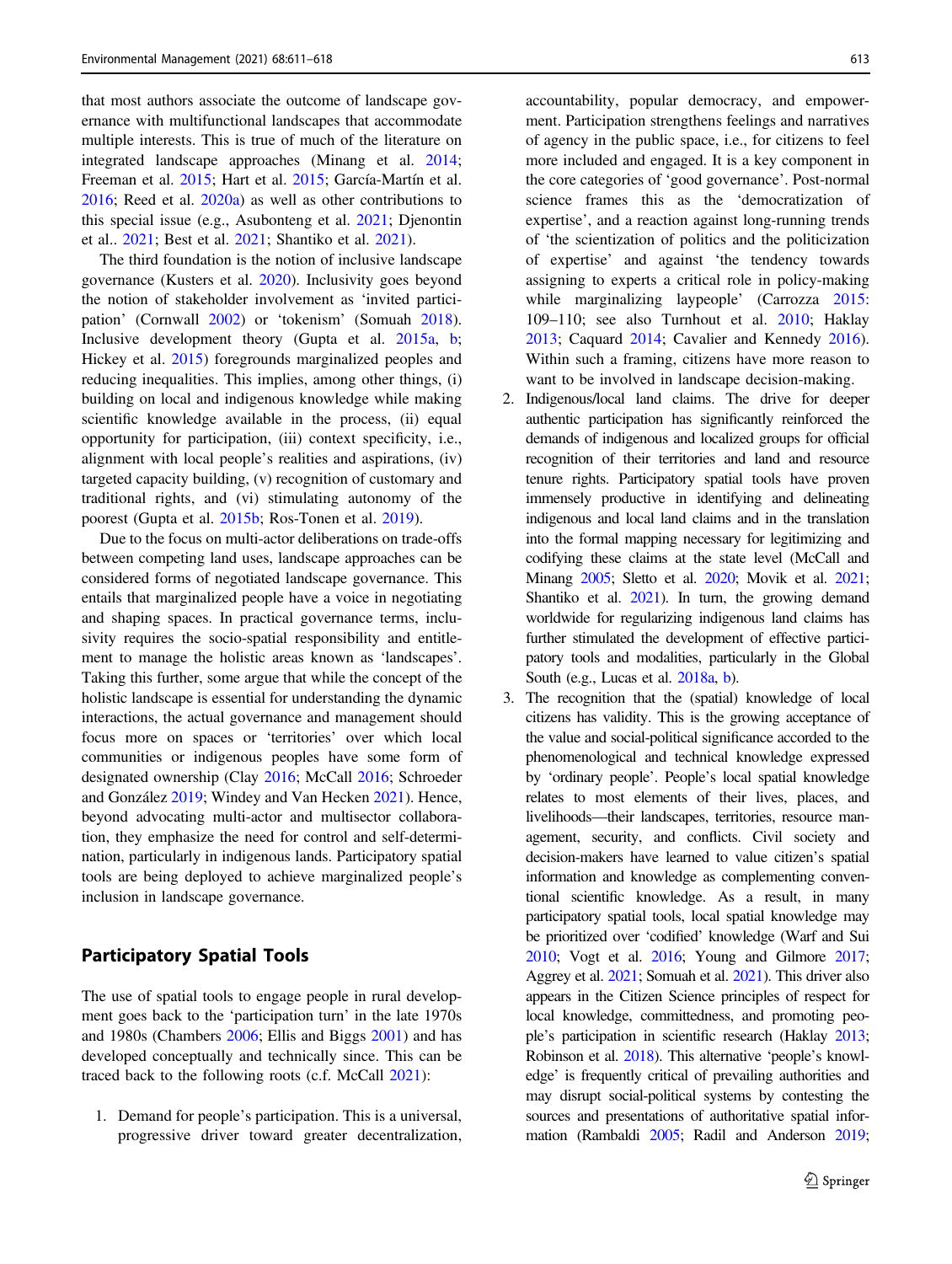McCall [2021\)](#page-7-0). Thus, participatory processes in decisionmaking or policy formulation (for instance, the Intergovernmental Science-Policy Platform on Biodiversity and Ecosystem Services (IPBES) process on Indigenous and Local Knowledge) often contribute to conflicts between (hegemonic) official knowledge and people's knowledge (Haklay [2013](#page-6-0); Radil and Anderson [2019](#page-7-0); Kyem [2021\)](#page-6-0). Therefore it is crucial that these tools explicitly acknowledge the rights of the people as owners of their knowledge to safeguard their access, control, and autonomy (c.f. McCall [2016;](#page-7-0) MacKenzie et al. [2017](#page-7-0); and the mandate of the World Intellectual Property Organization, WIPO [2020](#page-8-0)).

4. Advances in technological capacities. The final driver toward the increasing use of participatory spatial tools is the fast-growing easy access to technical capacities that enable quicker and broader public involvement through the internet and virtual communities and platforms. New technologies give unprecedented communication possibilities to mobilize citizens and activists and negotiate with institutional actors. These include affordable, accessible 'WebGIS' options, Geotagging tools, wiki-mapping with OpenStreetMap or Google Earth maps, spatial survey apps for smartphones and tablets, and open-source GIS software packages (e.g., QGIS) (Willemen et al. [2014;](#page-8-0) Voinov et al. [2016](#page-8-0); Fagerholm et al. [2019;](#page-6-0) Kyem [2021\)](#page-6-0).

# Discussion: Implications for a Future Research Agenda

Integrated approaches and using participatory spatial tools are not new, but their combination requires a new research agenda. We argue that further research is needed to expand the scope of application of the tools, improve inclusivity in the processes, and develop new technologies.

Regarding the scope of application, the challenge is to extend the use of participatory spatial tools to:

Incorporate also the external drivers and agents of landscape change. The drivers of landscape degradation are mostly location-specific but also result from distant socioeconomic and environmental interactions, as made clear by Djenontin et al. ([2021](#page-6-0)) and telecoupling literature (Liu et al. [2013;](#page-6-0) Eakin et al. [2014](#page-6-0); McCord et al. [2018](#page-7-0)). Web-based applications have been developed to systematically map and analyze such interactions (e.g., McCord et al. [2018](#page-7-0)). Still, the challenge is to include both the local actors and the external agents of landscape change in the new applications.

- Continual monitoring. The potential of participatory spatial tools to monitor how the allocation of land and resource use and rights came into being (Shantiko et al. [2021\)](#page-7-0) and how current trends shape (or interventions can change) transformations in the likely future (Asubonteng et al. [2021](#page-6-0), Best et al. [2021](#page-6-0)) should be further developed. There is a need to go beyond 'oneshot' processes and turn 'an experience of the future into a culture of the future' (Shantiko et al. [2021](#page-7-0)) through continued monitoring of landscape change. This would also support the urgent need to develop more userfriendly participatory tools to monitor progress where integrated landscape approaches are being implemented (Sayer et al. [2013](#page-7-0); Chervier et al. [2020](#page-6-0)).
- Combine with conventional spatial tools. Policymakers may not consider the results of participatory spatial tools as credible and acceptable knowledge, for instance, because they consider it an oversimplification of 'reality' (McCall [2016;](#page-7-0) Palomo et al. [2018](#page-7-0); Best et al. [2021;](#page-6-0) Shantiko et al. [2021](#page-7-0)). In light of such conflicting epistemologies, several authors suggest the need for research to explore how the perceptions of past, present, and anticipated landscape dynamics drawn from participatory research compare with results of remote sensing analysis and modeling (Aggrey et al. [2021;](#page-5-0) Best et al. [2021;](#page-6-0) Somuah et al. [2021](#page-7-0)). In particular, further research on collaborative and participatory modeling is important (see, e.g., Voinov et al. [2016](#page-8-0)).

Inclusivity and representativity in the use of participatory spatial tools can be improved by:

- Extending participation to other actors and processes. Generally, participatory spatial tools are used in relatively closed, small, and homogenous groups in specific, focused projects. This close relationship between local participants and external collaborators may not permit sufficient 'objective' examination of how power imbalances influence their effectivity and inclusivity. By broadening the scope of actors, including the 'bad guys', it is possible to expand the knowledge inputs, be more representative (democratic), and reduce 'parochialism' or the 'bubble effect' (McCall [2021](#page-7-0)). Moreover, broadening the application, especially to local administrative authorities, allows an exploration of how participatory spatial tools can be integrated into formal planning processes (Do et al. [2021](#page-6-0); Best et al. [2021\)](#page-6-0).
- Improving the security and safety of the internal information networks of local and indigenous peoples and civil society organizations so that outsiders cannot hack their internal conversations on landscape governance or culturally sensitive information (Eshbaugh [2008](#page-6-0); Barlindhaug and Corbett [2014](#page-6-0)). Cyber security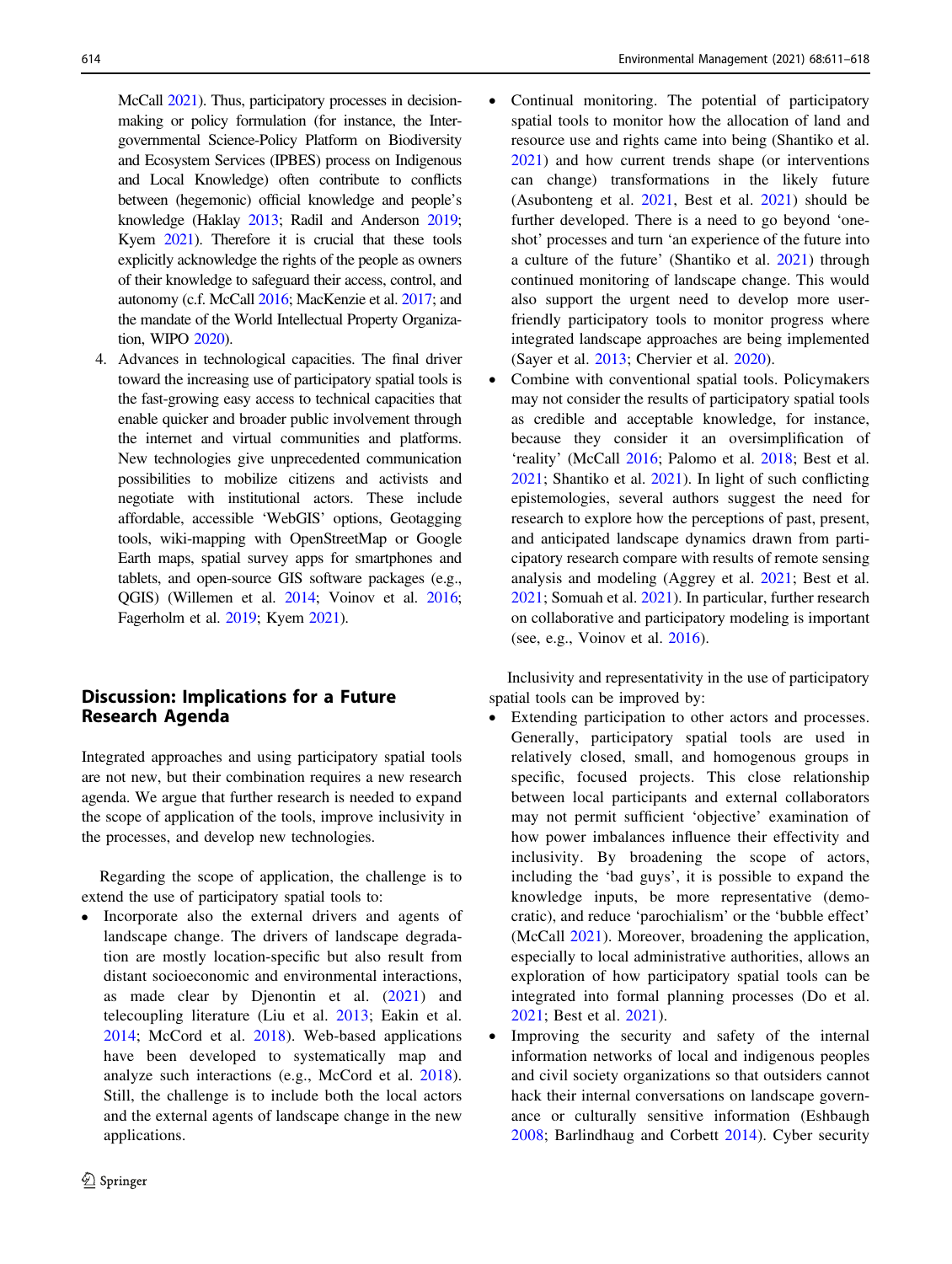<span id="page-5-0"></span>per se (e.g., Brown and Nicholas [2012](#page-6-0)) has not yet received as much attention as privacy and confidentiality issues in general in the literature on spatial tools for landscape governance. Information protection plays a role in the paper by Aggrey et al. (2021), who show that participants in community mapping of (illegal) mining activities in Ghana prefer to withhold the names of their communities from the maps to avoid repercussions. In a similar vein, participants in the study by Somuah et al. ([2021](#page-7-0)) decided not to map sacred groves and species of cultural and spiritual importance to prevent their disturbance by outsiders. These examples show that 'inclusivity' does not necessarily imply 'unrestricted access and openness to all'.

- Strengthening inclusivity by making tools more userfriendly for older, disabled, and low-literate people uncomfortable with these technologies. This includes ensuring better access options for marginalized people (e.g., poor people, women, and minority groups) in terms of language, internet coverage, and affordable devices (c.f., Best et al. [2021](#page-6-0)) and promoting broad access to and documentation of data for inclusive use options.
- Paying priority attention in research and training to ethical issues, especially regarding who determines what is mapped, and by whom, and for what uses in the short and long terms, who benefits, and who eventually owns the map (Rambaldi et al. [2006](#page-7-0); Verplanke et al. [2016](#page-8-0); Aggrey et al. 2021; Somuah et al. [2021\)](#page-7-0).

Potentials for upcoming and new technologies requires examination of:

- Community-managed and -controlled unmanned aerial vehicles (UAVs), which have a proven potential as a spatial tool for community landscape governance (e.g., Vargas-Ramírez and Paneque-Galvez [2019](#page-8-0)).
- Improved basic field technologies, i.e., tougher tablets, robust batteries for more durability in the field, and devices allowing to read a tablet or smartphone in bright sunshine (see also Palomo et al. [2018](#page-7-0)).
- Explore new materials that allow easy adjustment of the surface image of 3D models. This can be deftly performed with digital 3D models. However, most large physical 3D models, including those used in participatory 3D modeling, tend to remain static. Once created, they can become immutable artifacts because technical constraints and psychological barriers may hinder overlaying or repainting them (Chassin et al. [2019\)](#page-6-0). Creating adjustable, malleable, physical 3D models requires exploring new materials that allow easy adjustment of the surface image.

### Conclusions

A growing body of literature (including in this special issue) vindicates the use of participatory spatial tools to uncover and visualize stakeholder perspectives of landscape dynamics and associated conflicts as a basis to negotiate solutions. This literature is indicative of the increasing endorsement of participatory spatial tools in place-based landscape governance. From an inclusive development perspective, participatory spatial tools may enhance the empowerment of marginalized people and give them a voice in landscape governance by making their interests and claims spatially explicit. However, spatial tools may also obscure the complexity of landscapes and associated power dynamics, and some limitations challenge their inclusivity. More research is needed to explore how these challenges can be met and more inclusive landscape governance be achieved by extending the scope, representativity, and technology of participatory geospatial tools.

Acknowledgements We thank two anonymous reviewers for their constructive comments on an earlier version of this paper.

#### Compliance with ethical standards

Conflict of interest The authors declare no competing interests.

Publisher's note Springer Nature remains neutral with regard to jurisdictional claims in published maps and institutional affiliations.

Open Access This article is licensed under a Creative Commons Attribution 4.0 International License, which permits use, sharing, adaptation, distribution and reproduction in any medium or format, as long as you give appropriate credit to the original author(s) and the source, provide a link to the Creative Commons license, and indicate if changes were made. The images or other third party material in this article are included in the article's Creative Commons license, unless indicated otherwise in a credit line to the material. If material is not included in the article's Creative Commons license and your intended use is not permitted by statutory regulation or exceeds the permitted use, you will need to obtain permission directly from the copyright holder. To view a copy of this license, visit [http://creativecommons.](http://creativecommons.org/licenses/by/4.0/) [org/licenses/by/4.0/](http://creativecommons.org/licenses/by/4.0/).

#### References

- Aggrey JJ, Ros-Tonen MAF, Asubonteng KO (2021, this issue) Using participatory spatial tools to unravel community perceptions of land-use dynamics in a mine-expanding landscape in Ghana. Environ Manag 68. <https://doi.org/10.1007/s00267-021-01494-7>
- Alpert P (1996) Integrated conservation and development projects: examples from Africa. Bioscience 46:845–855. [https://doi.org/10.](https://doi.org/10.2307/1312970) [2307/1312970](https://doi.org/10.2307/1312970)
- Asubonteng KO, Pfeffer K, Ros-Tonen MAF et al. (2018) Effects of tree-crop farming on land-cover transitions in a mosaic landscape in the Eastern Region of Ghana. Environ Manag 62:529–547. <https://doi.org/10.1007/s00267-018-1060-3>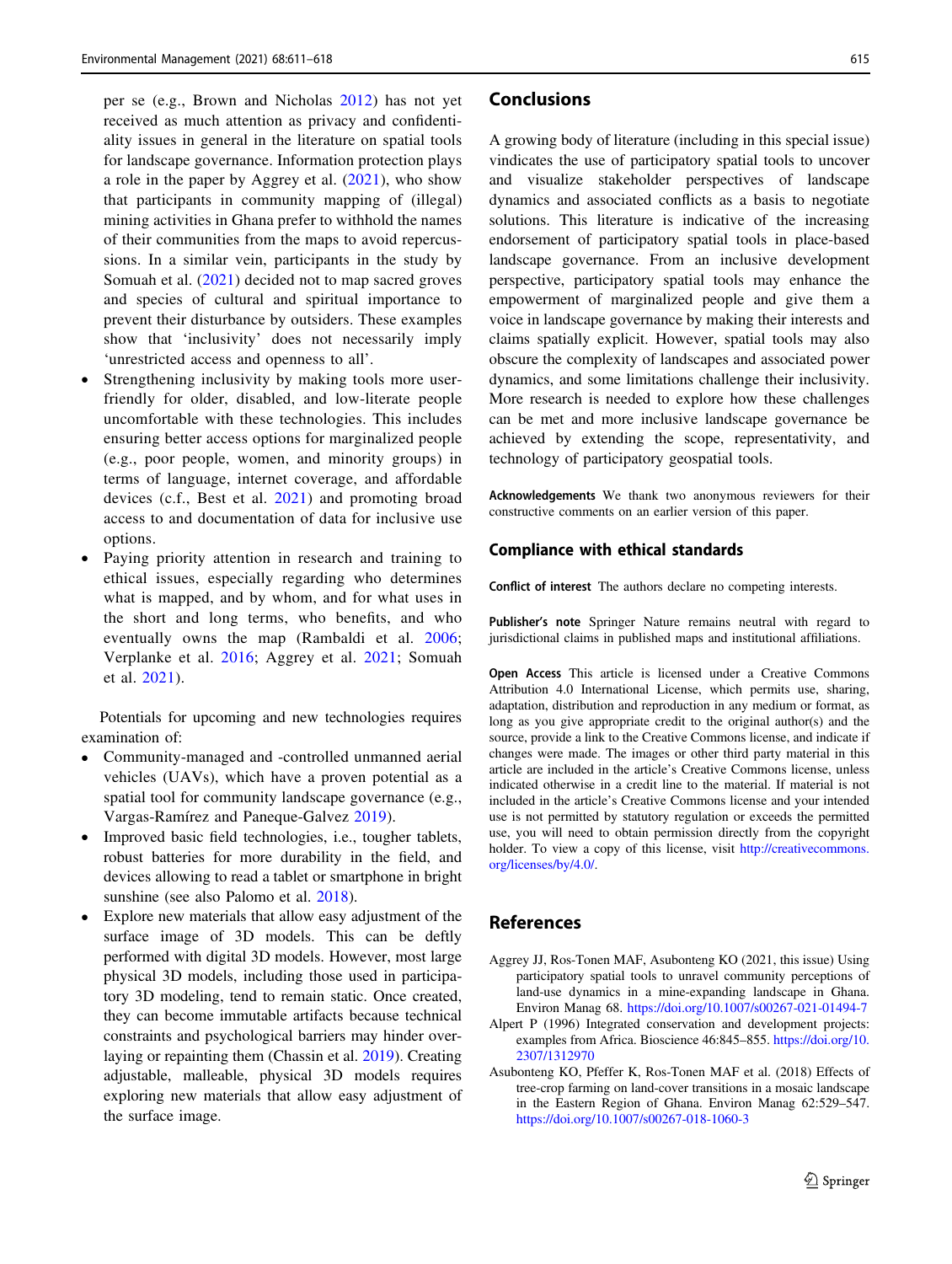- <span id="page-6-0"></span>Asubonteng KO, Ros-Tonen MAF, Baud ISA, Pfeffer K (2021, this issue) Envisioning the future of mosaic landscapes: actor perceptions in a mixed cocoa-oil palm area in Ghana. Environ Manag 68. <https://doi.org/10.1007/s00267-020-01368-4>
- Barlindhaug S, Corbett J (2014) Living a long way from home: Communicating land-related knowledge in dispersed indigenous communities, an alternative approach. Acta Boreal 31:1–24. <https://doi.org/10.1080/08003831.2014.904619>
- Best L, Fung-Loy K, Ilahibaks N et al. (2021, this issue) Toward inclusive landscape governance in contested landscapes: Exploring the contribution of participatory tools in the Upper Suriname River Basin. Environ Manag 68. [https://doi.org/10.](https://doi.org/10.1007/s00267-021-01504-8) [1007/s00267-021-01504-8](https://doi.org/10.1007/s00267-021-01504-8)
- Beunen R, Opdam P (2011) When landscape planning becomes landscape governance, what happens to the science? Landsc Urban Plan 100:324–326. [https://doi.org/10.1016/j.landurbplan.](https://doi.org/10.1016/j.landurbplan.2011.01.018) [2011.01.018](https://doi.org/10.1016/j.landurbplan.2011.01.018)
- Brandon KE, Wells M (1992) Planning for people and parks: Design dilemmas. World Dev 20:557–570. [https://doi.org/10.1016/0305-](https://doi.org/10.1016/0305-750X(92)90044-V) [750X\(92\)90044-V](https://doi.org/10.1016/0305-750X(92)90044-V)
- Brown D, Nicholas G (2012) Protecting indigenous cultural property in the age of digital democracy: Institutional and communal responses to Canadian First Nations and Māori heritage concerns. Mater Cult 17:307–324. [https://doi.org/10.1177/](https://doi.org/10.1177/1359183512454065) [1359183512454065](https://doi.org/10.1177/1359183512454065)
- Campbell BM, Sayer J (eds) (2003) Integrated Natural Resource Management: Linking Productivity, the Environment and Development. Cabi Publishing, Cambridge
- Caquard S (2014) Cartography II: Collective cartographies in the social media era. Prog Hum Geogr 38:141–150. [https://doi.org/](https://doi.org/10.1177/0309132513514005) [10.1177/0309132513514005](https://doi.org/10.1177/0309132513514005)
- Carrozza C (2015) Democratizing expertise and environmental governance: Different approaches to the politics of science and their relevance for policy analysis. J Environ Policy Plan 17:108–126. <https://doi.org/10.1080/1523908X.2014.914894>
- Cavalier D, Kennedy EB (2016) The Rightful Place of Science: Citizen Science. Arizona State University, Consortium for Science, Policy & Outcomes, Tempe AZ
- Chambers R (2006) Participatory mapping and geographic information systems: Whose map? Who is empowered and who disempowered? Who gains and who loses? Electron J Inf Syst Dev Ctries 25:1–11. [https://doi.org/10.1002/j.1681-4835.2006.](https://doi.org/10.1002/j.1681-4835.2006.tb00163.x) [tb00163.x](https://doi.org/10.1002/j.1681-4835.2006.tb00163.x)
- Chassin T, Ingensand J, Lotfian M et al. (2019) Challenges in creating a 3D participatory platform for urban development. Adv Cartogr GIScience ICA 1:1–8. <https://doi.org/10.5194/ica-adv-1-3-2019>
- Chervier C, Piketty M-G, Reed J (2020) Theories of change and monitoring and evaluation types for landscape approaches. In: Reed J, Ros-Tonen M, Sunderland T (eds) Operationalizing integrated landscape approaches in the tropics. CIFOR, Bogor, p 78–88
- Clay N (2016) Producing hybrid forests in the Congo Basin: a political ecology of the landscape approach to conservation. Geoforum 76:130–141. [https://doi.org/10.1016/j.geoforum.](https://doi.org/10.1016/j.geoforum.2016.09.008) [2016.09.008](https://doi.org/10.1016/j.geoforum.2016.09.008)
- Cornwall A (2002) Making spaces, changing places: situating participation in development. Institute of Development Studies, Brighton
- DeClerck FAJ, Jones SK, Attwood S et al. (2016) Agricultural ecosystems and their services: The vanguard of sustainability? Curr Opin Environ Sustain 23:92–99. [https://doi.org/10.1016/j.cosust.](https://doi.org/10.1016/j.cosust.2016.11.016) [2016.11.016](https://doi.org/10.1016/j.cosust.2016.11.016)
- Djenontin INS, Zulu LC, Etongo D (2021, this issue) Ultimately, what is forest landscape restoration in practice? Embodiments in sub-Saharan Africa and implications for future design. Environ Manag 68. <https://doi.org/10.1007/s00267-020-01360-y>
- Eakin H, DeFries R, Kerr S et al. (2014) Significance of telecoupling for exploration of land-use change. Rethink Glob L Use an Urban Era 141–161. [https://doi.org/10.7551/mitpress/9780262026901.](https://doi.org/10.7551/mitpress/9780262026901.003.0008) [003.0008](https://doi.org/10.7551/mitpress/9780262026901.003.0008)
- Ellis F, Biggs S (2001) Evolving themes in rural development 1950s–2000s. Dev Policy Rev 19:437–448
- Eshbaugh HE (2008) A dilemma: Economic/ethnobotanical research in the twenty-first century. Econ Bot 62:3–11. [https://doi.org/10.](https://doi.org/10.1007/s12231-008-9008-9) [1007/s12231-008-9008-9](https://doi.org/10.1007/s12231-008-9008-9)
- Fagerholm N, Eilola S, Kisanga D et al. (2019) Place-based landscape services and potential of participatory spatial planning in multifunctional rural landscapes in Southern highlands, Tanzania. Landsc Ecol 34:1769–1787. [https://doi.org/10.1007/s10980-019-](https://doi.org/10.1007/s10980-019-00847-2) [00847-2](https://doi.org/10.1007/s10980-019-00847-2)
- Freeman OE, Duguma LA, Minang PA (2015) Operationalizing the integrated landscape approach in practice. Ecol Soc 20: [https://](https://doi.org/10.5751/ES-07175-200124) [doi.org/10.5751/ES-07175-200124](https://doi.org/10.5751/ES-07175-200124)
- García-Martín M, Bieling C, Hart A, Plieninger T (2016) Integrated landscape initiatives in Europe: multi-sector collaboration in multi-functional landscapes. Land use policy 58:43–53. [https://](https://doi.org/10.1016/j.landusepol.2016.07.001) [doi.org/10.1016/j.landusepol.2016.07.001](https://doi.org/10.1016/j.landusepol.2016.07.001)
- Görg C (2007) Landscape governance. The "politics of scale" and the "natural" conditions of places. Geoforum 38:954-966. [https://doi.](https://doi.org/10.1016/j.geoforum.2007.01.004) [org/10.1016/j.geoforum.2007.01.004](https://doi.org/10.1016/j.geoforum.2007.01.004)
- Gupta J, Cornelissen VT, Ros-Tonen MAF (2015a) Inclusive development. In: Pattberg PH, Zelli F (eds) Encyclopedia of Global Environmental Governance and Politics. Edward Elgar, Cheltenham, UK and Northampton, MA, USA, p 57–72
- Gupta J, Pouw NRM, Ros-Tonen MAF (2015b) Towards an elaborated theory of inclusive development. Eur J Dev Res 27:541–559. <https://doi.org/10.1057/ejdr.2015.30>
- Haklay MM (2013) Neogeography and the delusion of democratisation. Environ Plan A 45:55–69. <https://doi.org/10.1068/a45184>
- Hart AK, Milder JC, Estrada-Carmona N et al. (2015) Integrated landscape initiatives in practice: assessing experiences from 191 landscapes in Africa nad Latin America. In: Minang PA, van Noordwijk M, Freeman OE, et al., (eds) Climate-smart landscapes: Multifunctionality in Practice. World Agroforestry Centre, Nairobi, p 89–102
- Heathcote IW (2009) Integrated Watershed Management: Principles and Practice. John Wiley & Sons, Ltd, Hoboken NJ
- Hickey S, Sen K, Bukenya B (2015) The Politics of Inclusive Development. Interrogating the Evidence. Oxford University Press, Oxford
- Kooiman J, Bavinck M, Jentoft S, Pullin R (2005) Fish for Life: Interactive Governance for Fisheries, MARE Publi. Amsterdam University Press, Amsterdam
- Kozar R, Buck LE, Barrow EG et al. (2014) Landscape Governance Systems. What Works? EcoAgriculture Partners, on behalf of the Landscapes for People, Food, and Nature Initiative, Washington DC
- Kusters K, De Graaf M, Buck L et al. (2020) Inclusive landscape governance for sustainable development: assessment methodology and lessons for civil society organizations. Land 9:1–14. <https://doi.org/10.3390/LAND9040128>
- Kyem PAK (2021) Managing Natural Resource Conflicts with Participatory Mapping and PGIS Applications. Springer International Publishing, Cham
- Liu J, Hull V, Batistella M, et al. (2013) Framing sustainability in a telecoupled world. Ecol Soc 18: [https://doi.org/10.5751/ES-](https://doi.org/10.5751/ES-05873-180226)[05873-180226](https://doi.org/10.5751/ES-05873-180226)
- Lucas FFB, De Vera DB, Marquez ND et al. (2018a) A Resource Book on Participatory Geographic Information System (PGIS)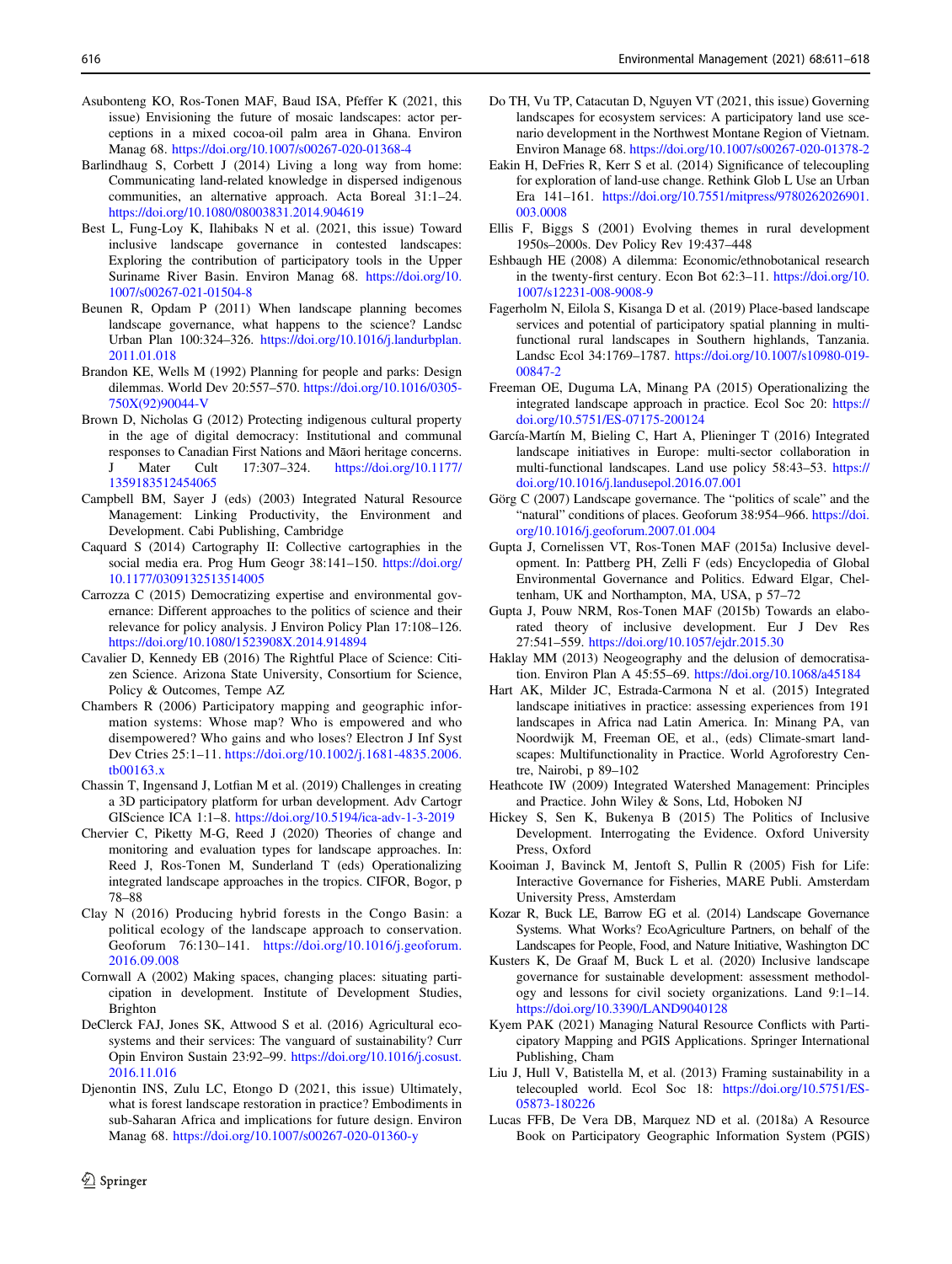<span id="page-7-0"></span>for Land Rights Advocates. Volume 1. ANGOC and PAFID, Quezon City

- Lucas FFB, De Vera DB, Marquez ND et al. (2018b) A Resource Book on Participatory Geographic Information System (PGIS) for Land Rights Advocates. Volume 2. ANGOC and PAFID, Quezon City
- Macchi L, Decarre J, Goijman AP et al. (2020) Trade-offs between biodiversity and agriculture are moving targets in dynamic landscapes. J Appl Ecol 57:2054–2063. [https://doi.org/10.1111/](https://doi.org/10.1111/1365-2664.13699) [1365-2664.13699](https://doi.org/10.1111/1365-2664.13699)
- MacKenzie K, Siabato W, Reitsma F, Claramunt C (2017) Spatiotemporal visualisation and data exploration of traditional ecological knowledge/indigenous knowledge. Conserv Soc 15:41–58. <https://doi.org/10.4103/0972-4923.201391>
- McCall M, Minang P (2005) Assessing participatory GIS for community‐based natural resource management: Claiming community forests in Cameroon. Geogr J 171:340–356. [https://doi.org/](https://doi.org/10.1111/j.1475-4959.2005.00173.x) [10.1111/j.1475-4959.2005.00173.x](https://doi.org/10.1111/j.1475-4959.2005.00173.x)
- McCall MK (2016) Beyond "landscape" in REDD+: The imperative for "territory". World Dev 85:58–72. [https://doi.org/10.1016/j.](https://doi.org/10.1016/j.worlddev.2016.05.001) [worlddev.2016.05.001](https://doi.org/10.1016/j.worlddev.2016.05.001)
- McCall MK (2021) Participatory mapping and PGIS: Secerning facts and values, representation and representativity. Int J E-Plan Res 10:105–123. <https://doi.org/10.4018/IJEPR.20210701.oa7>
- McCord P, Tonini F, Liu J (2018) The Telecoupling GeoApp: A Web-GIS application to systematically analyze telecouplings and sustainable development. Appl Geogr 96:16–28. [https://doi.org/10.](https://doi.org/10.1016/j.apgeog.2018.05.001) [1016/j.apgeog.2018.05.001](https://doi.org/10.1016/j.apgeog.2018.05.001)
- Milder JC, Hart AK, Dobie P et al. (2014) Integrated landscape initiatives for African agriculture, development, and conservation: a region-wide assessment. World Dev 54:68–80. [https://doi.](https://doi.org/10.1016/j.worlddev.2013.07.006) [org/10.1016/j.worlddev.2013.07.006](https://doi.org/10.1016/j.worlddev.2013.07.006)
- Minang PA, van Noordwijk M, Freeman OE et al. (2014) Climate-Smart Landscapes: Multifunctionality in Practice. World Agroforestry Centre (ICRAF), Nairobi
- Miranda Azeiteiro U, Akerman M, Leal Filho W et al., (eds) (2017) Lifelong Learning and Education in Healthy and Sustainable Cities. Springer International Publishing, Berlin
- Movik S, Benjaminsen TA, Richardson T (2021) Making maps, making claims: The politics and practices of visualisation in environmental governance. Landsc Res 46:143–151. [https://doi.](https://doi.org/10.1080/01426397.2021.1879034) [org/10.1080/01426397.2021.1879034](https://doi.org/10.1080/01426397.2021.1879034)
- Nadin V, Stead D, Dąbrowski M, Fernandez-Maldonado AM (2021) Integrated, adaptive and participatory spatial planning: Trends across Europe. Reg Stud 55:791–803. [https://doi.org/10.1080/](https://doi.org/10.1080/00343404.2020.1817363) [00343404.2020.1817363](https://doi.org/10.1080/00343404.2020.1817363)
- Noss RF (1983) A regional landscape approach to maintain diversity. Bioscience 33:700–706
- Pahl-Wostl C, Kabat P, Möltgen J (2008) Adaptive and Integrated Water Management. Coping with Complexity and Uncertainty. Springer, Berlin and Heidelberg
- Palomo I, Willemen L, Drakou E et al. (2018) Practical solutions for bottlenecks in ecosystem services mapping. One Ecosyst 3: <https://doi.org/10.3897/oneeco.3.e20713>
- Pfeffer K, Baud I, Denis E et al. (2013) Participatory spatial knowledge management tools: empowerment and upscaling or exclusion? Inf Commun Soc 16:258–285. [https://doi.org/10.1080/](https://doi.org/10.1080/1369118X.2012.687393) [1369118X.2012.687393](https://doi.org/10.1080/1369118X.2012.687393)
- Radil SM, Anderson MB (2019) Rethinking PGIS: Participatory or (post)political GIS? Prog Hum Geogr 43:195–213. [https://doi.](https://doi.org/10.1177/0309132517750774) [org/10.1177/0309132517750774](https://doi.org/10.1177/0309132517750774)

Rambaldi G (2005) Who owns the map legend? URISA J 17:5–13

Rambaldi G, Chambers R, McCall MK, Fox J (2006) Practical ethics for PGIS practitioners, facilitators, technology intermediaries and researchers. In: Mapping for Change: Practice, Technologies and Communication, Participat. International Institute for Environment and Development, London, pp 106–113

- Reed J, Deakin L, Sunderland T (2014) What are "Integrated Landscape Approaches" and how effectively have they been implemented in the tropics: a systematic map protocol. Environ Evid 4:1–7. <https://doi.org/10.1186/2047-2382-4-2>
- Reed J, Ickowitz A, Chervier C et al. (2020a) Integrated landscape approaches in the tropics: a brief stock-take. Land use policy 99. <https://doi.org/10.1016/j.landusepol.2020.104822>
- Reed J, Ros-Tonen M, Sunderland T (2020b) Operationalizing integrated landscape approaches in the tropics. CIFOR, Bogor
- Reed J, Van Vianen J, Deakin EL et al. (2016) Integrated landscape approaches to managing social and environmental issues in the tropics: Learning from the past to guide the future. Glob Chang Biol 22:2540–2554. <https://doi.org/10.1111/gcb.13284>
- Reed J, van Vianen J, Sunderland T et al. (2015) From global complexity to local reality: Aligning implementation pathways for the Sustainable Development Goals and landscape approaches. CIFOR Info Br 005865:1–2. <https://doi.org/10.17528/cifor/005865>
- Robinson LD, Cawthray JL, West S et al. (2018) Ten principles of citzen science. In: Citizen Science: Innovation in Open Science, Society and Policy. UCL Press, London
- Ros-Tonen MAF, Bitzer V, Laven A et al. (2019) Conceptualizing inclusiveness of smallholder value chain integration. Curernt Opin Environ Sustain 41:10–17
- Ros-Tonen MAF, Derkyi M, Insaidoo TFG (2014) From comanagement to landscape governance: Whither Ghana's modified taungya system? Forests 5:2996–3021. [https://doi.org/10.](https://doi.org/10.3390/f5122996) [3390/f5122996](https://doi.org/10.3390/f5122996)
- Ros-Tonen MAF, Reed J, Sunderland T (2018) From synergy to complexity: The trend toward integrated value chain and landscape governance. Environ Manag 62:1–14. [https://doi.org/10.](https://doi.org/10.1007/s00267-018-1055-0) [1007/s00267-018-1055-0](https://doi.org/10.1007/s00267-018-1055-0)
- Ruttan VW (1984) Integrated rural development programmes: a historical perspective. World Dev 12:393–401. [https://doi.org/10.](https://doi.org/10.1016/0305-750X(84)90017-2) [1016/0305-750X\(84\)90017-2](https://doi.org/10.1016/0305-750X(84)90017-2)
- Santika T, Wilson KA, Budiharta S et al. (2019) Does oil palm agriculture help alleviate poverty? A multidimensional counterfactual assessment of oil palm development in Indonesia. World Dev 120:105–117. <https://doi.org/10.1016/j.worlddev.2019.04.012>
- Sayer J, Sunderland T, Ghazoul J et al. (2013) Ten principles for a landscape approach to reconciling agriculture, conservation, and other competing land uses. PNAS 110:8349–56. [https://doi.org/](https://doi.org/10.1073/pnas.1210595110) [10.1073/pnas.1210595110](https://doi.org/10.1073/pnas.1210595110)
- Scherr SJ, Shames S, Friedman R (2012) From climate-smart agriculture to climate-smart landscapes. Agric Food Secur 1:1. <https://doi.org/10.1186/2048-7010-1-12>
- Schroeder H, González NC (2019) Bridging knowledge divides: The case of indigenous ontologies of territoriality and REDD+. Policy Econ 100:198–206. [https://doi.org/10.1016/j.forpol.](https://doi.org/10.1016/j.forpol.2018.12.010) [2018.12.010](https://doi.org/10.1016/j.forpol.2018.12.010)
- Shackleton S, Masterson V, Hebinck P et al. (2019) Editorial for special issue: Livelihood and landscape change in Africa: Future trajectories for improved well-being under a changing climate. Land 8:1–8. <https://doi.org/10.3390/land8080114>
- Shantiko R, Bourgeois R, Laumonier Y (2021, this issue) Land-use decisions in complex commons: Engaging multiple stakeholders through foresight and scenario building in Indonesia. Environ Manag 68. <https://doi.org/10.1007/s00267-021-01470-1>
- Sletto B, Wagner A, Bryan J, Hale C (2020) Radical Cartographies: Participatory Mapmaking from Latin America. University of Texas Press, Austin TX
- Somuah DP (2018) Empowerment through knowledge? A study of local spatialised knowledge production in Ghana, and its exchange and use for forest conservation and governance. PhD Dissertation, University of Amsterdam, Amsterdam
- Somuah DP, Ros-Tonen MAF, Baud ISA (2021, this issue) Local spatialized knowledge of threats to forest conservation in Ghana's